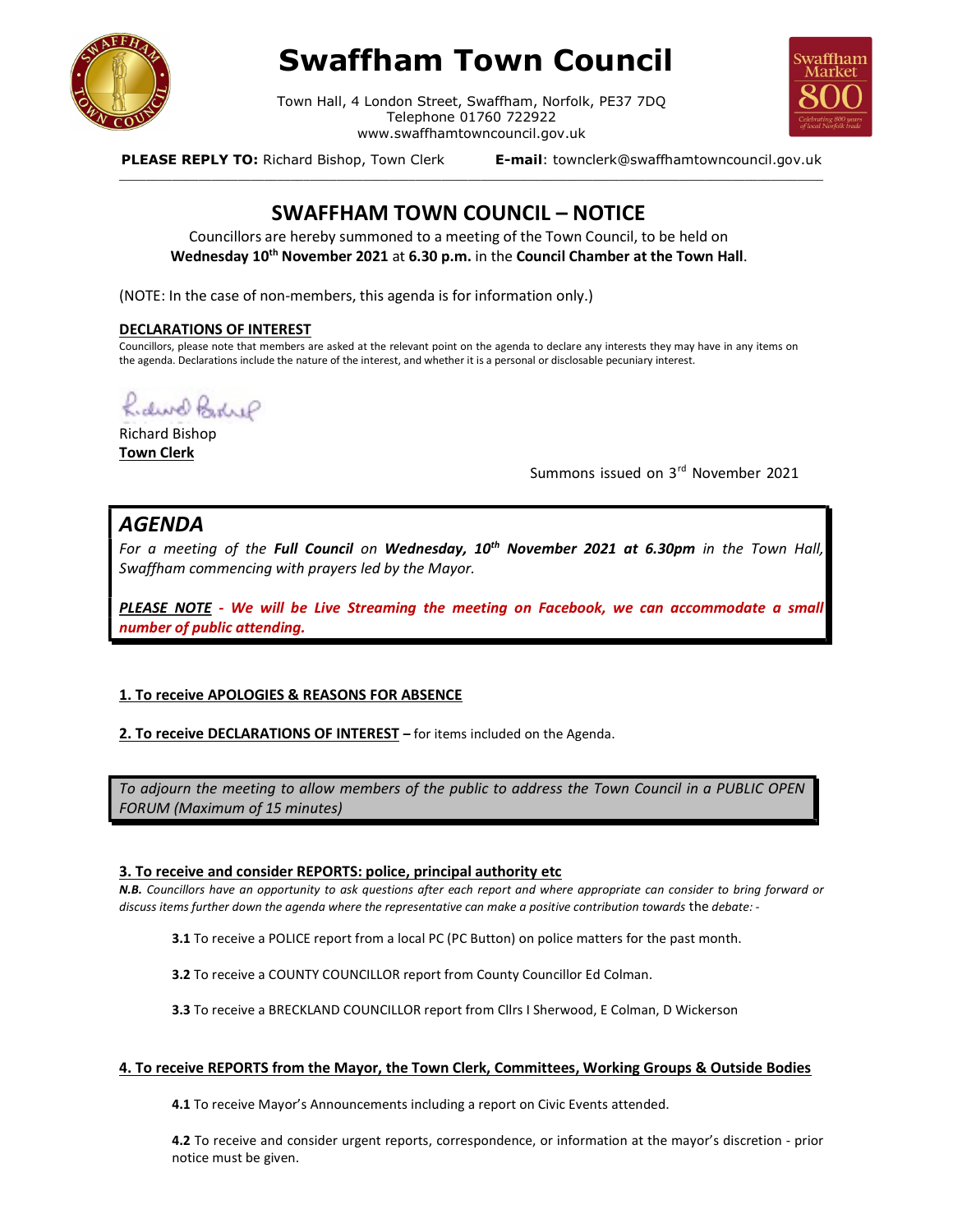4.3 To receive the Town Clerk's Report and Councillors' questions relating to ongoing business.

#### 5. To receive and/or agree the MINUTES:

5.1  $***$  Monday 11<sup>th</sup> October 2021 - Full Council.

#### 6. FINANCE:

6.1 \*\* To receive and consider Accounts for payment for November 2021 (recorded as Appendix 1).

6.2 \*\*To receive and consider repairs to Church Wall and delegation to Assets & Open Spaces Committee.

6.3 \*\*To receive and consider updated report from the Christmas Market Weekend Working Group, including revised budget showing actual income and expenditure to date (report to follow after meeting on 8<sup>th</sup> Nov).

6.4 \*\* To receive and consider Parish Partnership match funding bid (deadline 10<sup>th</sup> Dec) for Bus Stop in Lynn Road (include update on previous financial commitment to improvement project in Bears Lane).

#### 7. To receive and consider CORRESPONDENCE or INFORMATION

#### 7.1 GENERAL:

a) To note receipt of weekly correspondence or information (a list is recorded as Appendix 2).

b) \*\*To receive and consider request from Swaffham Heritage (Museum) re-locked door and wall hangings in adjoining corridor.

c) \*\*To receive and consider Queen's Platinum Jubilee national beacons initiative and invitation to participate, also to confirm or explore ideas of how the Town could mark this occasion on  $2^{nd}$  – 5<sup>th</sup> June 2022.

d) \*\*To receive and consider update report on the HAZ project (including Cultural Consortium) from the Mayor Cllr Judy Anscombe and draft Service Level Agreement for the Cultural Consortium (to follow).

e) \*\* To receive and consider Remembrance Sunday event details/arrangements.

f) \*\*To receive and consider Assets Review from the consultants Ingham Pinnock.

g) \*\*To receive and consider progress report on the work of the consultants related to the Barn including Draft Feasibility Study, forthcoming timetable of meetings (and target dates) and to confirm the remit of the Barn Steering Group.

#### 7.2 BRECKLAND COUNCIL

a) \*\*To receive and consider endorsement of Breckland Cabinet decision to bring forward review of Breckland Local Plan.

#### 7.3 NORFOLK COUNTY COUNCIL

a) \*\*To receive and consider Bus Stops in Norwich Road (deferred from Oct 2021 meeting).

b)  $**$  to receive and consider Highways England – Vision for route strategies – planning for the future of our roads – deadline  $30<sup>th</sup>$  Nov 2021.

#### 8.To notify the DATES of forthcoming meetings and to receive any items for a future AGENDA:

| No. | Meeting                                | Day  | Date                 | Time   | Venue                  | <u>Staff</u> |
|-----|----------------------------------------|------|----------------------|--------|------------------------|--------------|
| 8.1 | Market Committee                       | Mon  | $15^{\text{th}}$ Nov | 6.30pm | <b>Council Chamber</b> | CS RO        |
| 8.2 | Assets & Open Spaces Committee         | Mon  | $22nd$ Nov           | 6.30pm | Council Chamber        | CS KF        |
| 8.3 | <b>Planning Committee</b>              | Tues | $30th$ Nov           | 4.00pm | Council Chamber        | <b>RB KF</b> |
| 8.4 | HR & Governance Committee              | Mon  | 6 <sup>th</sup> Dec  | 12noon | <b>Council Chamber</b> | <b>RBCS</b>  |
| 8.5 | <b>Full Council</b>                    | Wed  | 8 <sup>th</sup> Dec  | 6.30pm | Council Chamber        | <b>RB KF</b> |
| 8.6 | Finance Full Council                   | Mon  | $13th$ Dec           | 6.30pm | Council Chamber        | <b>RBCS</b>  |
| 8.7 | Transport, Access & Environment C'ttee | Tues | $14th$ Dec           | 4.00pm | Council Chamber        | RB HD        |
| 8.8 | <b>Market Committee</b>                | Mon  | $20th$ Dec           | 6.30pm | <b>Council Chamber</b> | CS RO        |
| 8.9 | <b>Planning Committee</b>              | Tues | $21st$ Dec           | 4.00pm | Council Chamber        | RB HD        |
|     |                                        |      |                      |        |                        |              |